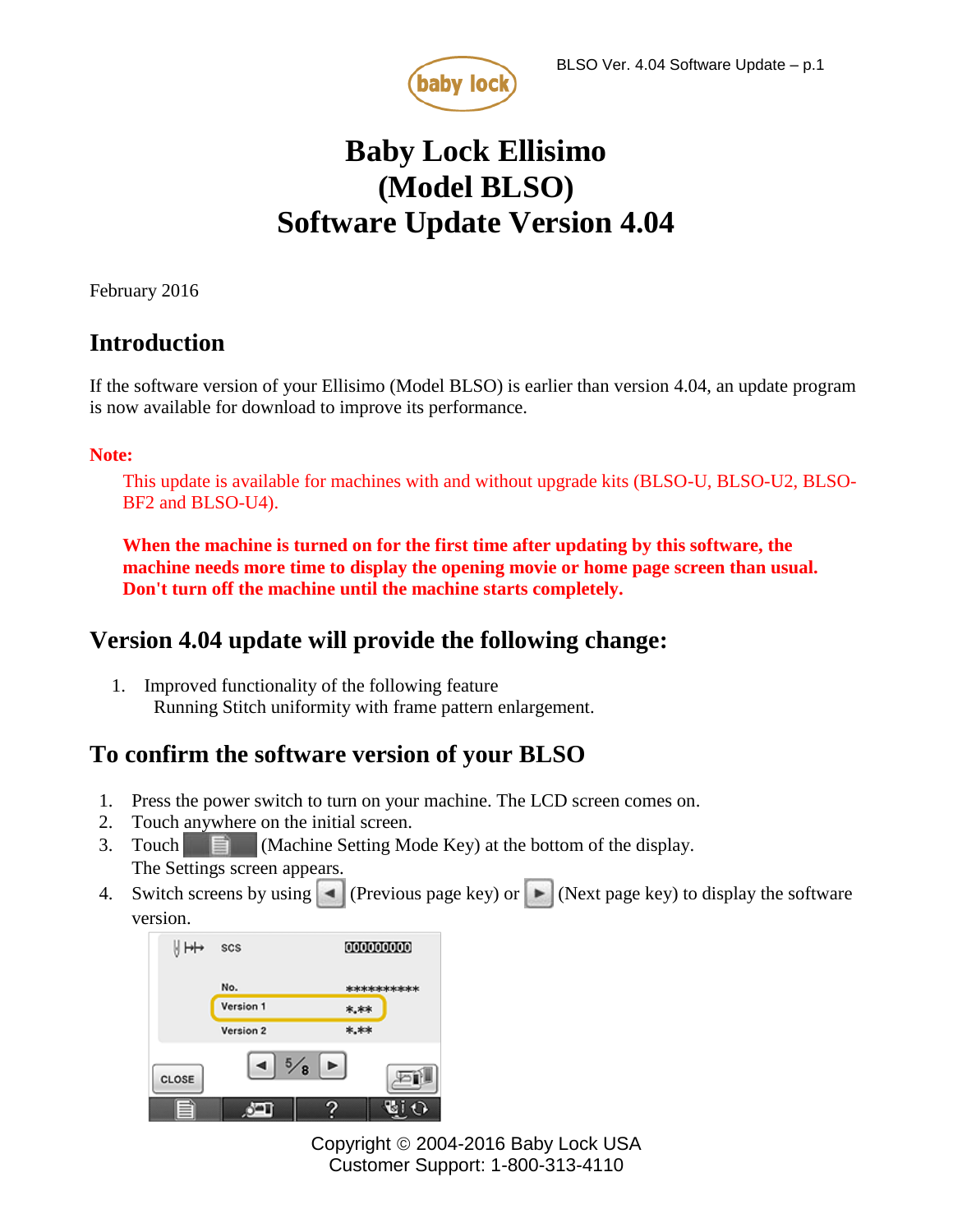

- The total number of pages on the Settings screen will vary depending on the program version in your machine.
- 5. If "**Version 1**" shown, is already "**4.04**" or later, it is not necessary to update your machine with the program on this page.

## **How to download the update program**

- 1. Create a temporary folder (ex. C:\Temp) on your computer to save the update program file to be downloaded.
- 2. Download the file: xV404\_taco\_P.upf, to the temporary file on your computer.
- 3. If using a USB to update your machine, you must FORMAT the USB.
- 4. Copy the file to the formatted USB.
- 5. Follow the instructions in your manual for putting your machine into update mode and [completed the upda](http://media.babylock.com/updates/xV404_taco_P.upf)te.

## **How to update your machine's software**

You can use USB Flash drive or a computer to update your machine's software. Follow the procedure described in the instruction manual.

# **\* \* \* NOTE \* \* \*** When using USB Flash drive to update the machine's software, you MUST format the USB first. When using a computer connection to update the machine's software, check your computer's operating system. USB functionality is only available to be used with Microsoft Windows XP, Windows Vista, Windows 7, Windows 8/ 8.1 or Windows 10.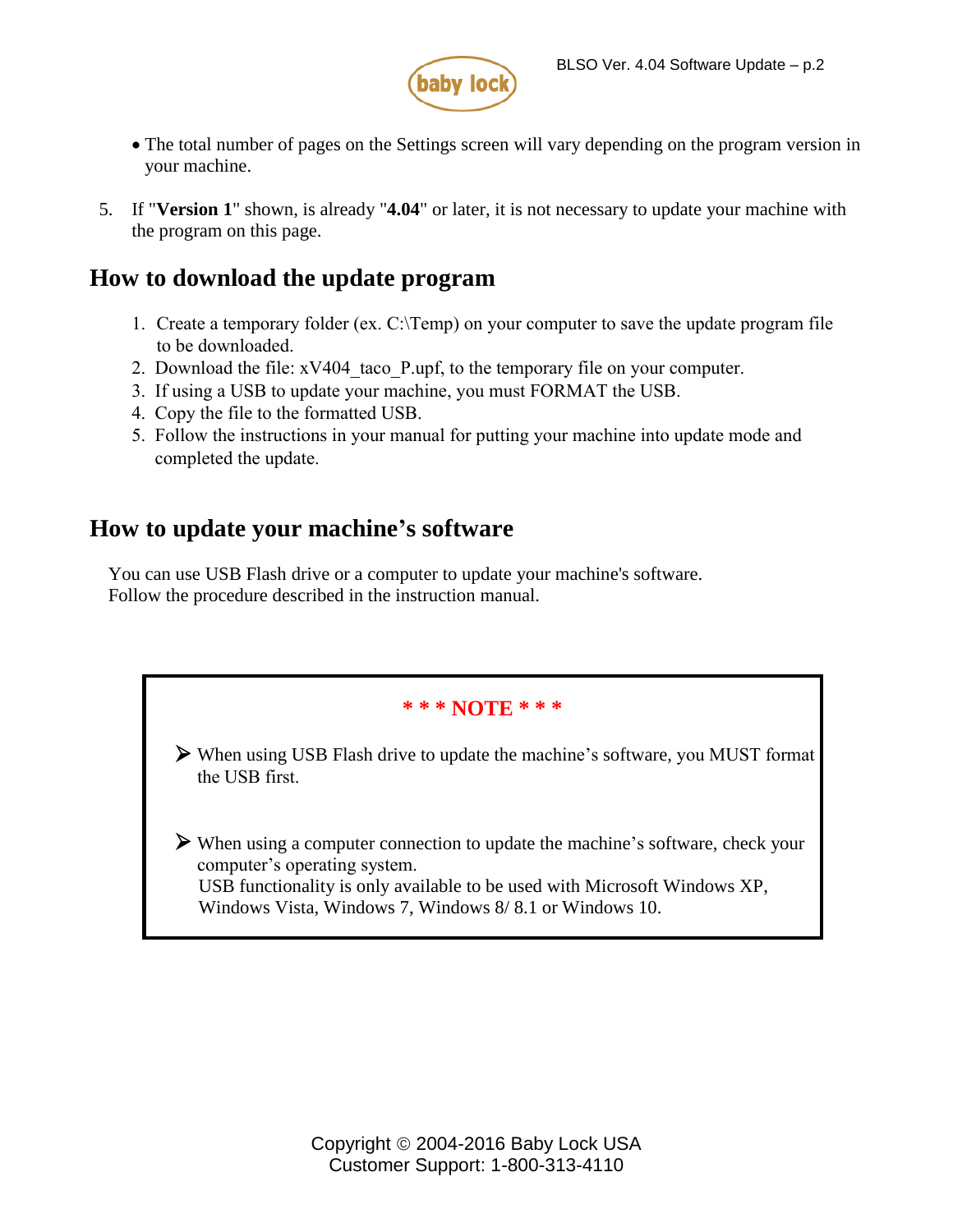

## **Ellisimo (Model BLSO) Update History**

#### **Version 4.03 update will provide the following changes:**

- Fixed the situation where the machine may stop when pressing the main pedal of the multi-function foot controller without connecting the side pedal to the main foot controller. *\* This optional multi-function foot controller is only available for Embroidery and Sewing Upgrade IV (Model BLSO-U4) users.*
- Fixed the situation where the machine may reboot when turning on the machine, pressing the Sewing key on the home page screen or selecting the utility stitches you saved your specific settings.
- Fixed the situation where the machine may trim the threads at the bar tack of buttonhole when sewing the pattern in the Large buttonhole patterns in the New Category of Embroidery Patterns. \* *The embroidery patterns in the New Category are only available for Embroidery and Sewing Upgrade IV (Model BLSO-U4 (Sold separately)) users.*
- Improved On Screen Designer Function.
	- Increased the maximum memory capacity to create or edit the embroidery design on the On Screen Designer function.
	- Added the storage capacity indicator on the edit screen of On Screen Designer.



\* *It has been applied to the feature activated by the Embroidery and Sewing Upgrade II (BLSO-U2 (Sold separately))*

- Improved the performance for displaying the image on the LCD.
- Improved the quality of reinforcement stitches when embroidering.

#### **Version 3.20 update provided the following changes:**

- The following optional embroidery frame can be used on the machine. \* Embroidery Hoop and Grid (6" X 6") [Model number: BLMA-150]
- Corrected the misspellings of the item in the machine settings. (English)
- Corrected the misspellings of some thread color names. (English)

#### **Version 3.10 update provided the following changes:**

-

 Improved procedures for connecting embroidery patterns using camera function. \* *This feature is only available for Embroidery Upgrade III (BLSO-BF2 (Sold separately)) users.* Note:

The operation manual for the BLSO-BF2 has been revised to show the improved procedure.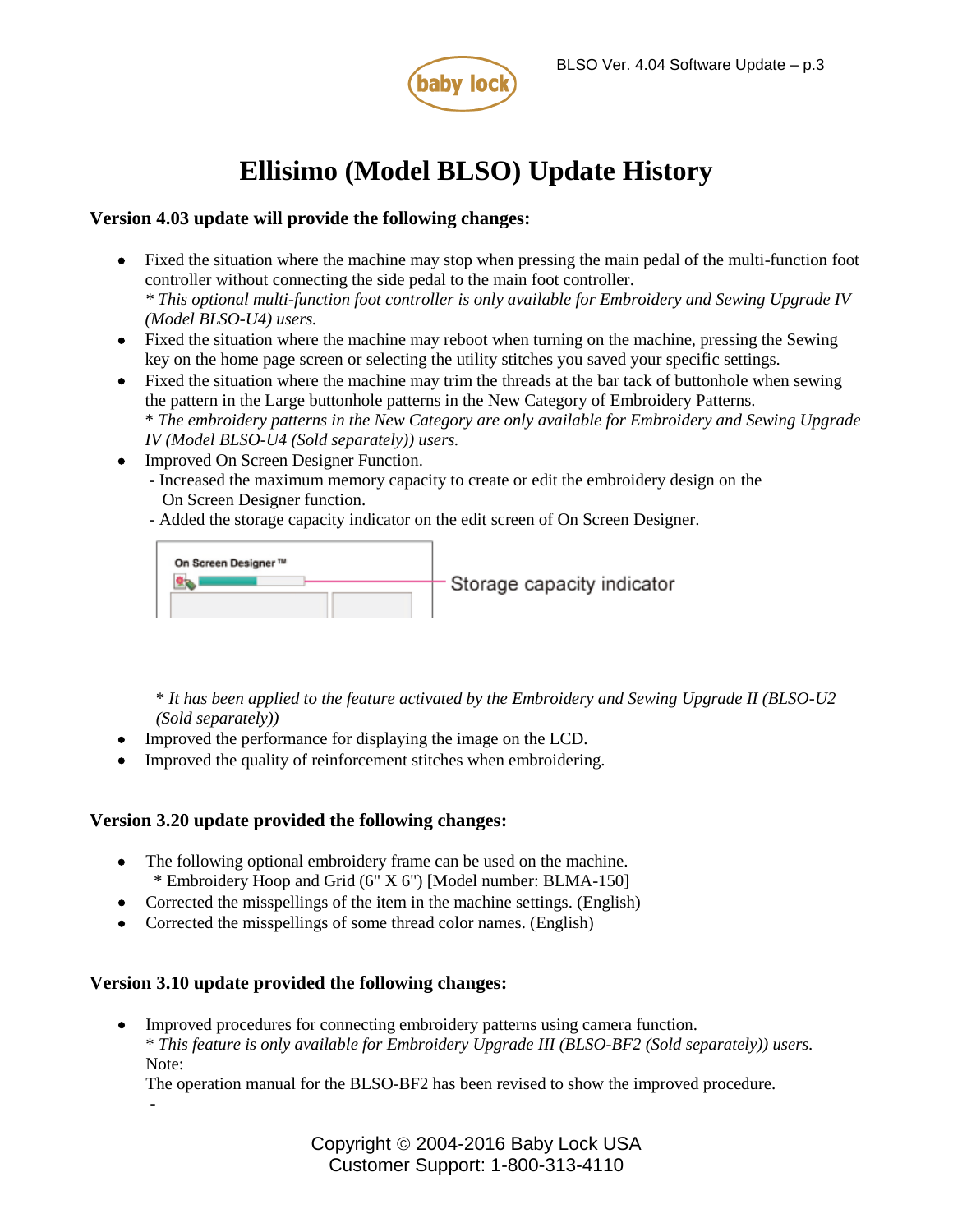

- Update[d Stitch Recalculator function in all patterns.](http://www.babylock.com/ftp/whitepapers/BLSO-BF2_English_KIT3_v310.pdf) \* *This f[eature is only available for Embroidery and Sewing Upgrade](http://www.babylock.com/ftp/whitepapers/Sample_PES_Designs.zip) I (BLSO-U (Sold separately)) users.*
- The frame sizes in the "Embroidery Frame Display" can be displayed in inches when selecting "inch" as the display units.



• Revised the wording of messages.

#### **Version 3.01 update provided the following changes:**

- Fixed the situation where the color shuffling function may not work correctly. \* *It has been applied to the feature activated by the Embroidery and Sewing Upgrade II (BLSO-U2 (Sold separately))*
- Fixed the situation where connected patterns by using the camera function may not be embroidered correctly.

\* *It has been applied to the feature activated by the Embroidery Upgrade III (BLSO-BF2 (Sold separately))*

#### **Version 3.00 update provided the following changes:**

• Settings screen

New Settings pages/ keys for the upgrade kits (Sold separately) have been added to the Settings screen. New keys for new feature are activated when the Upgrade Kit is purchased and Certification has been completed on machine.

- Improved the accuracy of indicating the needle drop position mark in the screen.
- Fixed the situation where the machine may reboot when loading an incorrect .phc file.

#### **Version 2.01 update provided the following changes:**

Improved camera recognition for improved detection of the embroidering position sticker.

#### **Version 2.00 update provided the following changes:**

 Fixed the situation where the machine may quit counting the number of embroidered stitches on the LCD screen and moving the  $[+]$  cursor over a pattern on the LCD screen during embroidering.